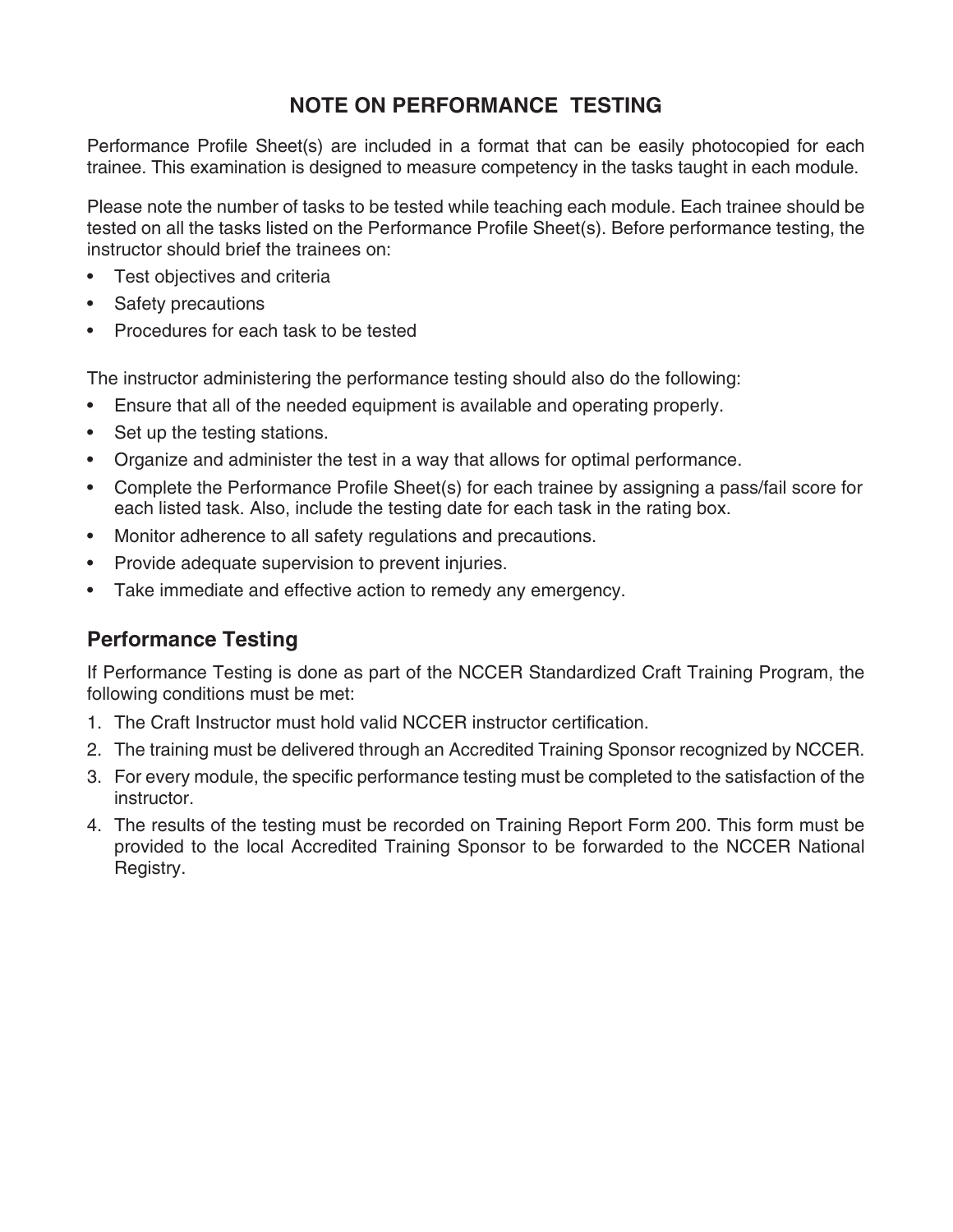# **PERFORMANCE PROFILE SHEET (PAGE 1 OF 2) NCCER TRAINING**

**Craft: Boilermaking** 

**Module One: 29103-09**

**Module Title: Plasma Arc Cutting**

TRAINEE NAME: **WEBSINGS TRAINER** 

TRAINEE SOCIAL SECURITY NUMBER: \_\_\_\_\_\_\_\_\_\_\_\_\_\_\_\_\_\_\_\_\_\_\_\_\_\_\_\_\_\_\_\_\_\_\_\_\_\_\_\_\_

CLASS: \_\_\_\_\_\_\_\_\_\_\_\_\_\_\_\_\_\_\_\_\_\_\_\_\_\_\_\_\_\_\_\_\_\_\_\_\_\_\_\_\_\_\_\_\_\_\_\_\_\_\_\_\_\_\_\_\_\_\_\_\_\_\_\_\_\_\_\_

TRAINING PROGRAM SPONSOR: \_\_\_\_\_\_\_\_\_\_\_\_\_\_\_\_\_\_\_\_\_\_\_\_\_\_\_\_\_\_\_\_\_\_\_\_\_\_\_\_\_\_\_\_\_\_\_

**Rating Levels:** (1) Passed: performed task (2) Failed: did not perform task Also, list the date the testing for each task was completed.

INSTRUCTOR: \_\_\_\_\_\_\_\_\_\_\_\_\_\_\_\_\_\_\_\_\_\_\_\_\_\_\_\_\_\_\_\_\_\_\_\_\_\_\_\_\_\_\_\_\_\_\_\_\_\_\_\_\_\_\_\_\_\_\_\_\_\_\_

**Recognition:** When testing for the NCCER Standardized Craft Training Program, be sure to record Performance testing results on Training Report Form 200, and submit the results to the Training Program Sponsor.

\_\_\_\_\_\_\_\_\_\_\_\_\_\_\_\_\_\_\_\_\_\_\_\_\_\_\_\_\_\_\_\_\_\_\_\_\_\_\_\_\_\_\_\_\_\_\_\_\_\_\_\_\_\_\_\_\_\_\_\_\_\_\_\_\_\_\_\_\_\_\_\_\_\_\_\_

| <b>Objective</b> | <b>TASK</b>                                                                                           | <b>RATING</b> |
|------------------|-------------------------------------------------------------------------------------------------------|---------------|
| 3                | 1. Set up plasma arc cutting equipment.                                                               |               |
| 3                | 2. Set the amperage and gas pressures or flow rates for the type<br>and thickness of metal to be cut. |               |
| 4                | 3. Square-cut metal using plasma arc cutting equipment.                                               |               |

continued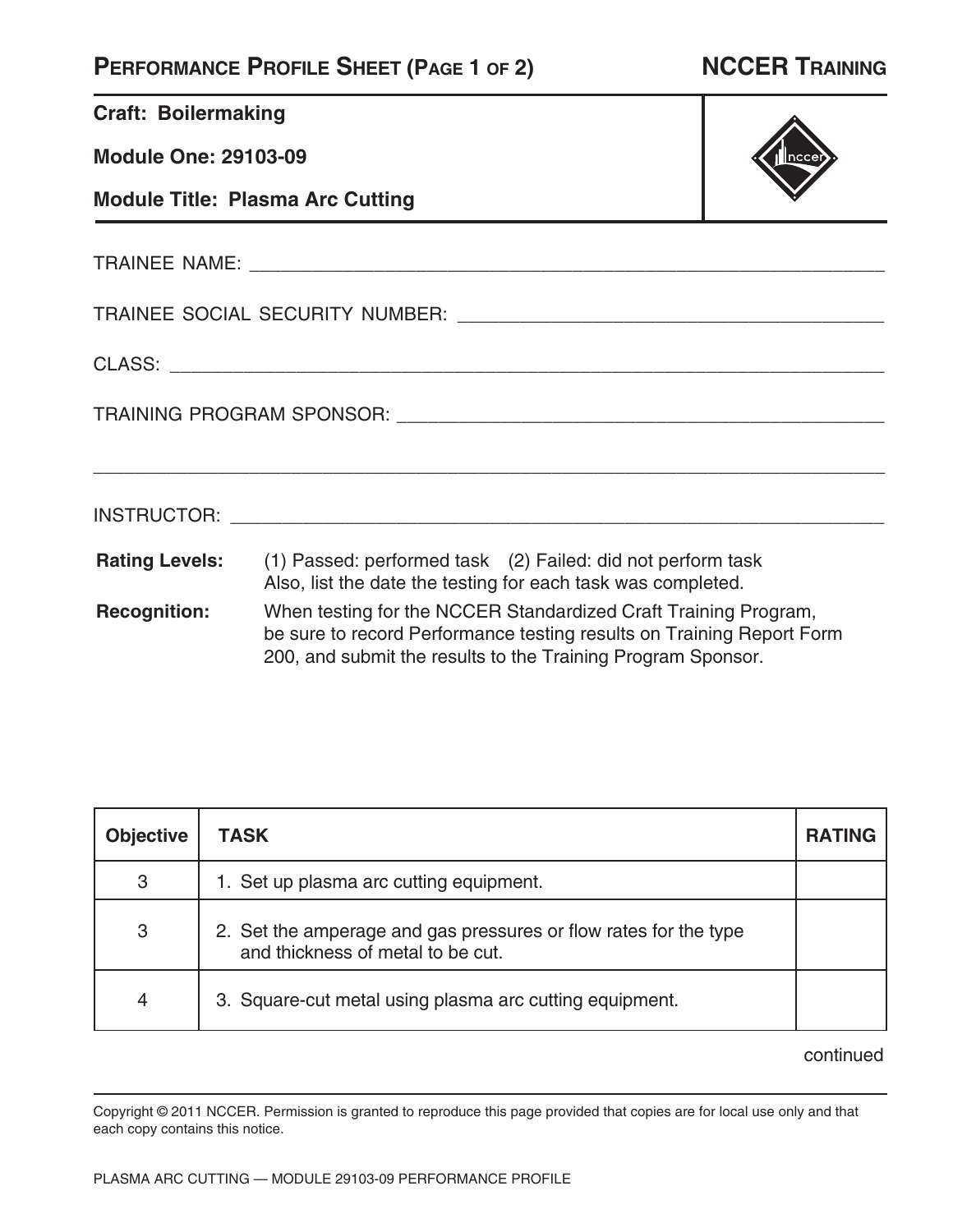# **PERFORMANCE PROFILE SHEET (PAGE 2 OF 2) NCCER TRAINING**

### **Craft: Boilermaking**

**Module One: 29103-09**

**Module Title: Plasma Arc Cutting**

| <b>Objective</b> | <b>TASK</b>                                                          | <b>RATING</b> |
|------------------|----------------------------------------------------------------------|---------------|
| 4                | 4. Bevel-cut metal using plasma arc equipment.                       |               |
| 4                | 5. Pierce and cut slots in metal using plasma arc cutting equipment. |               |
| 5                | 6. Dismantle and store the equipment.                                |               |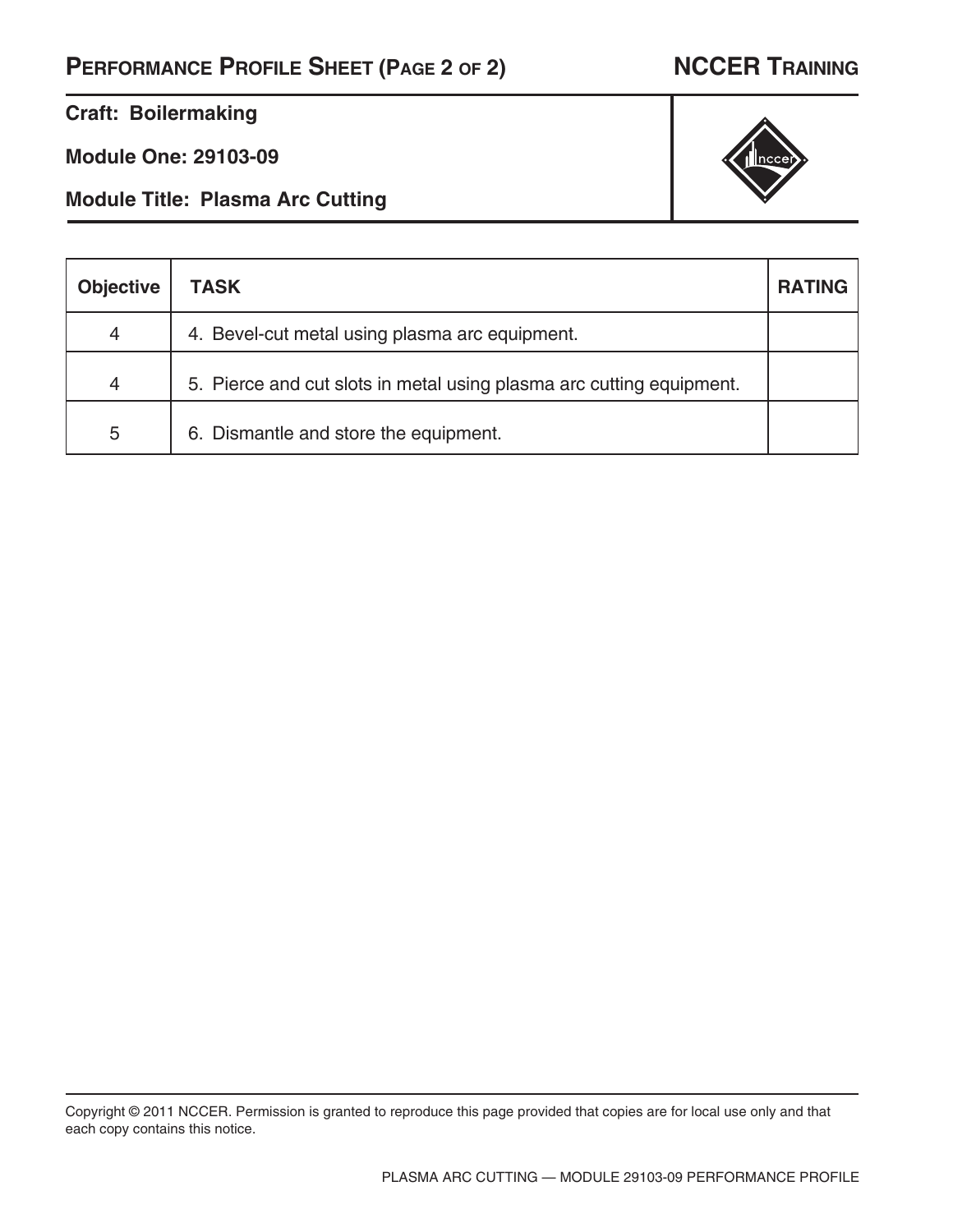|  | <b>PERFORMANCE PROFILE SHEET</b> |
|--|----------------------------------|
|--|----------------------------------|

| <b>Craft: Boilermaking</b>  |                                                                                                                                                                                                          |  |
|-----------------------------|----------------------------------------------------------------------------------------------------------------------------------------------------------------------------------------------------------|--|
| <b>Module Two: 34301-11</b> |                                                                                                                                                                                                          |  |
|                             | <b>Module Title: Boiler Pressure Components</b>                                                                                                                                                          |  |
|                             |                                                                                                                                                                                                          |  |
|                             |                                                                                                                                                                                                          |  |
|                             |                                                                                                                                                                                                          |  |
|                             |                                                                                                                                                                                                          |  |
|                             |                                                                                                                                                                                                          |  |
|                             | <b>Rating Levels:</b> (1) Passed: performed task (2) Failed: did not perform task<br>Also, list the date the testing for each task was completed.                                                        |  |
| <b>Recognition:</b>         | When testing for the NCCER Standardized Craft Training Program,<br>be sure to record Performance testing results on Training Report Form<br>200, and submit the results to the Training Program Sponsor. |  |

| Objective | <b>TASK</b>                                                          | <b>RATING</b> |
|-----------|----------------------------------------------------------------------|---------------|
|           | 1. Identify the pressure components of a boiler and their locations. |               |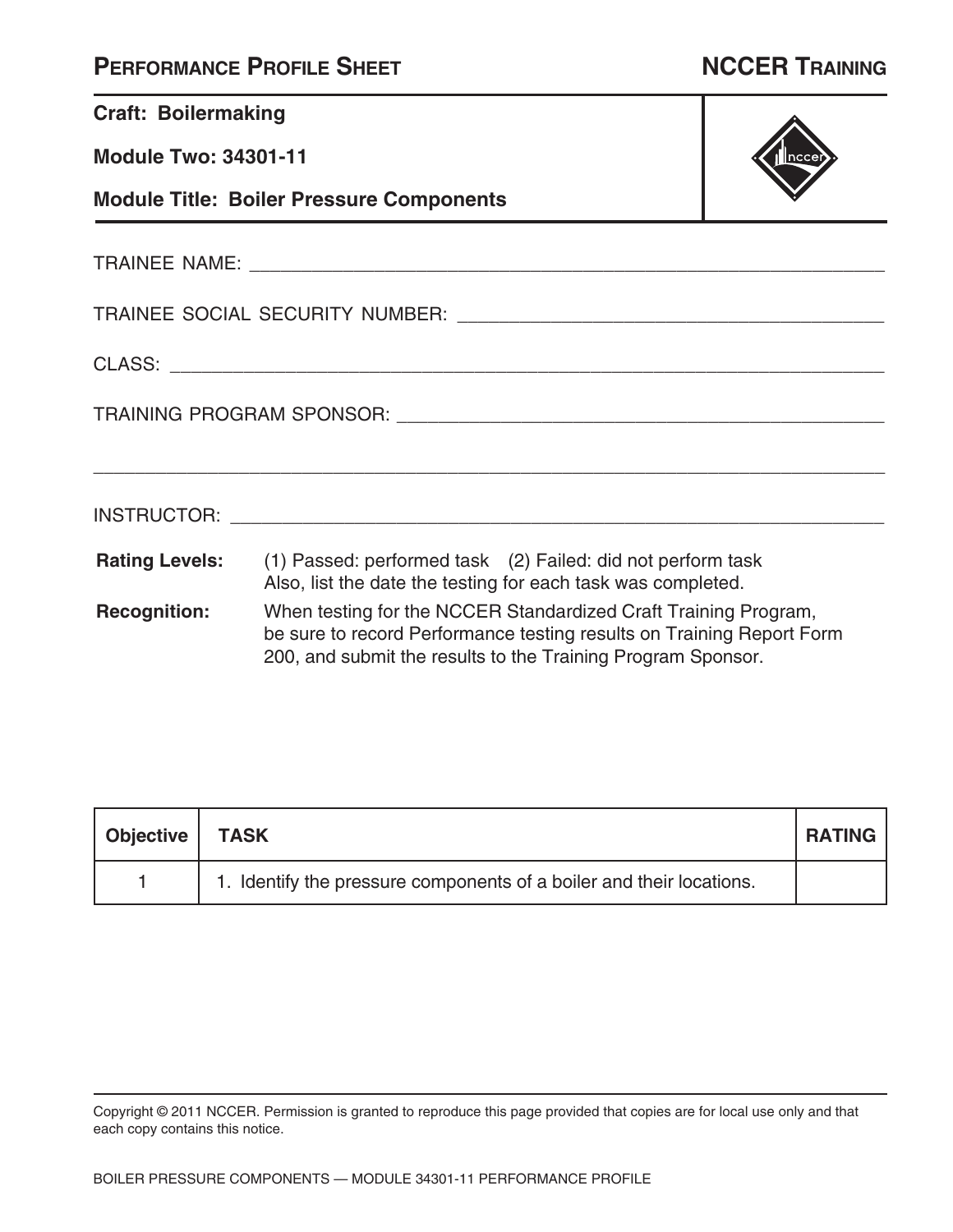| <b>PERFORMANCE PROFILE SHEET</b> |  |  |
|----------------------------------|--|--|
|----------------------------------|--|--|

т

| <b>Craft: Boilermaking</b>    |                                                                                                                                                                                                          |  |
|-------------------------------|----------------------------------------------------------------------------------------------------------------------------------------------------------------------------------------------------------|--|
| <b>Module Three: 34302-11</b> |                                                                                                                                                                                                          |  |
|                               | <b>Module Title: Boiler Nonpressure Components</b>                                                                                                                                                       |  |
|                               |                                                                                                                                                                                                          |  |
|                               |                                                                                                                                                                                                          |  |
|                               |                                                                                                                                                                                                          |  |
|                               |                                                                                                                                                                                                          |  |
|                               |                                                                                                                                                                                                          |  |
| <b>Rating Levels:</b>         | (1) Passed: performed task (2) Failed: did not perform task<br>Also, list the date the testing for each task was completed.                                                                              |  |
| <b>Recognition:</b>           | When testing for the NCCER Standardized Craft Training Program,<br>be sure to record Performance testing results on Training Report Form<br>200, and submit the results to the Training Program Sponsor. |  |

| Objective   TASK |                                                                            | <b>RATING</b> |
|------------------|----------------------------------------------------------------------------|---------------|
|                  | 1. Identify the nonpressure components of a boiler and their<br>locations. |               |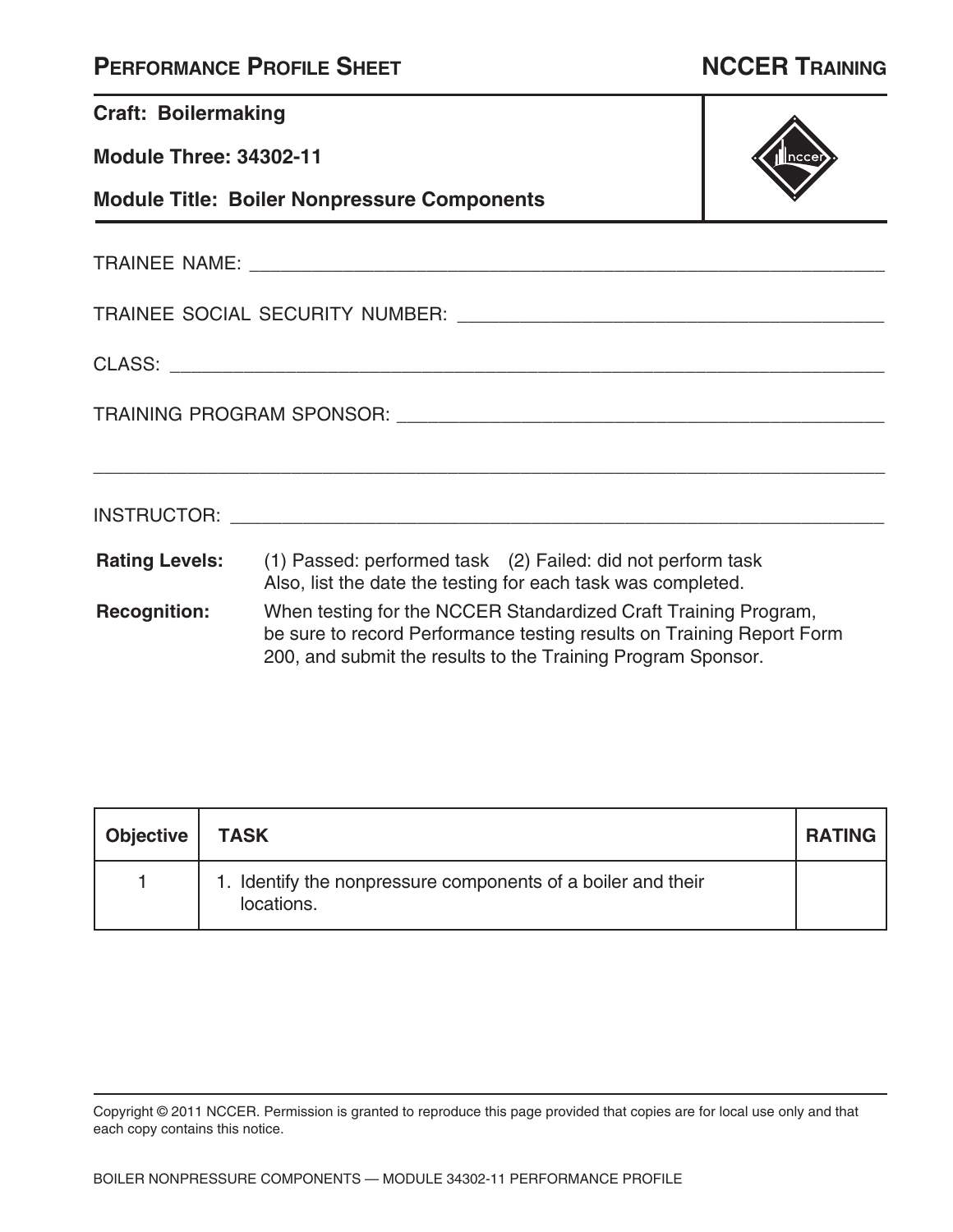| <b>PERFORMANCE PROFILE SHEET</b> |  |  |
|----------------------------------|--|--|
|----------------------------------|--|--|

| <b>Craft: Boilermaking</b> |  |
|----------------------------|--|
|                            |  |

**Module Four: 34306-11**

**Module Title: Boiler Auxiliaries**

TRAINEE NAME: \_\_\_\_\_\_\_\_\_\_\_\_\_\_\_\_\_\_\_\_\_\_\_\_\_\_\_\_\_\_\_\_\_\_\_\_\_\_\_\_\_\_\_\_\_\_\_\_\_\_\_\_\_\_\_\_\_\_\_\_\_

TRAINEE SOCIAL SECURITY NUMBER: \_\_\_\_\_\_\_\_\_\_\_\_\_\_\_\_\_\_\_\_\_\_\_\_\_\_\_\_\_\_\_\_\_\_\_\_\_\_\_\_\_

CLASS: \_\_\_\_\_\_\_\_\_\_\_\_\_\_\_\_\_\_\_\_\_\_\_\_\_\_\_\_\_\_\_\_\_\_\_\_\_\_\_\_\_\_\_\_\_\_\_\_\_\_\_\_\_\_\_\_\_\_\_\_\_\_\_\_\_\_\_\_

TRAINING PROGRAM SPONSOR: \_\_\_\_\_\_\_\_\_\_\_\_\_\_\_\_\_\_\_\_\_\_\_\_\_\_\_\_\_\_\_\_\_\_\_\_\_\_\_\_\_\_\_\_\_\_\_

**Rating Levels:** (1) Passed: performed task (2) Failed: did not perform task Also, list the date the testing for each task was completed.

INSTRUCTOR: \_\_\_\_\_\_\_\_\_\_\_\_\_\_\_\_\_\_\_\_\_\_\_\_\_\_\_\_\_\_\_\_\_\_\_\_\_\_\_\_\_\_\_\_\_\_\_\_\_\_\_\_\_\_\_\_\_\_\_\_\_\_\_

**Recognition:** When testing for the NCCER Standardized Craft Training Program, be sure to record Performance testing results on Training Report Form 200, and submit the results to the Training Program Sponsor.

\_\_\_\_\_\_\_\_\_\_\_\_\_\_\_\_\_\_\_\_\_\_\_\_\_\_\_\_\_\_\_\_\_\_\_\_\_\_\_\_\_\_\_\_\_\_\_\_\_\_\_\_\_\_\_\_\_\_\_\_\_\_\_\_\_\_\_\_\_\_\_\_\_\_\_\_

| <b>Objective</b> | <b>TASK</b>                                               | <b>RATING</b> |
|------------------|-----------------------------------------------------------|---------------|
| $1 - 6$          | 1. Identify the process flow components of the following: |               |
|                  | Water system                                              |               |
|                  | Fuel system                                               |               |
|                  | Ash removal system<br>$\bullet$                           |               |
|                  | Feed water system                                         |               |
|                  | Air flow system                                           |               |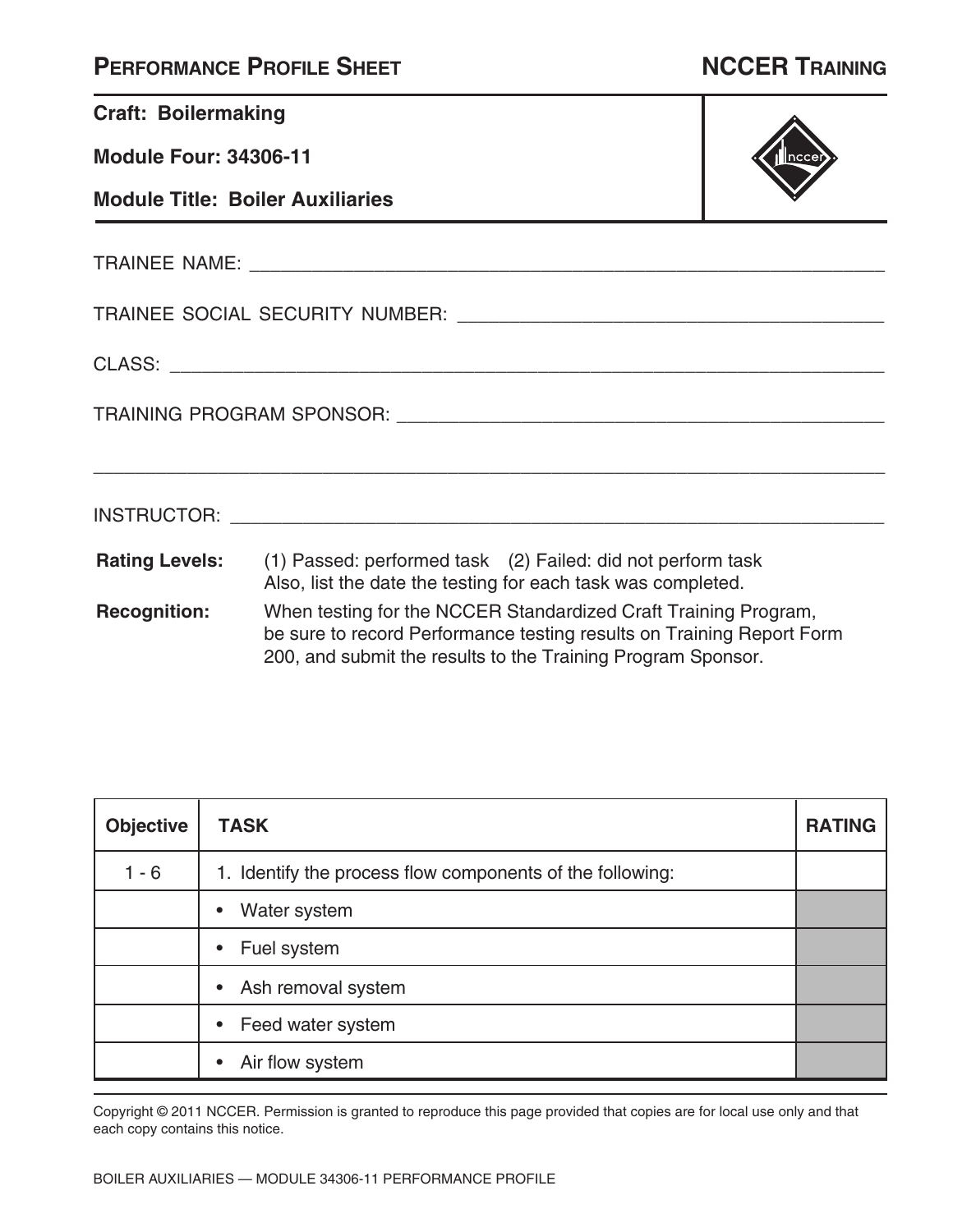**Module Five: 34305-11 has no Performance Profile Sheet; no performance testing is required for this module.**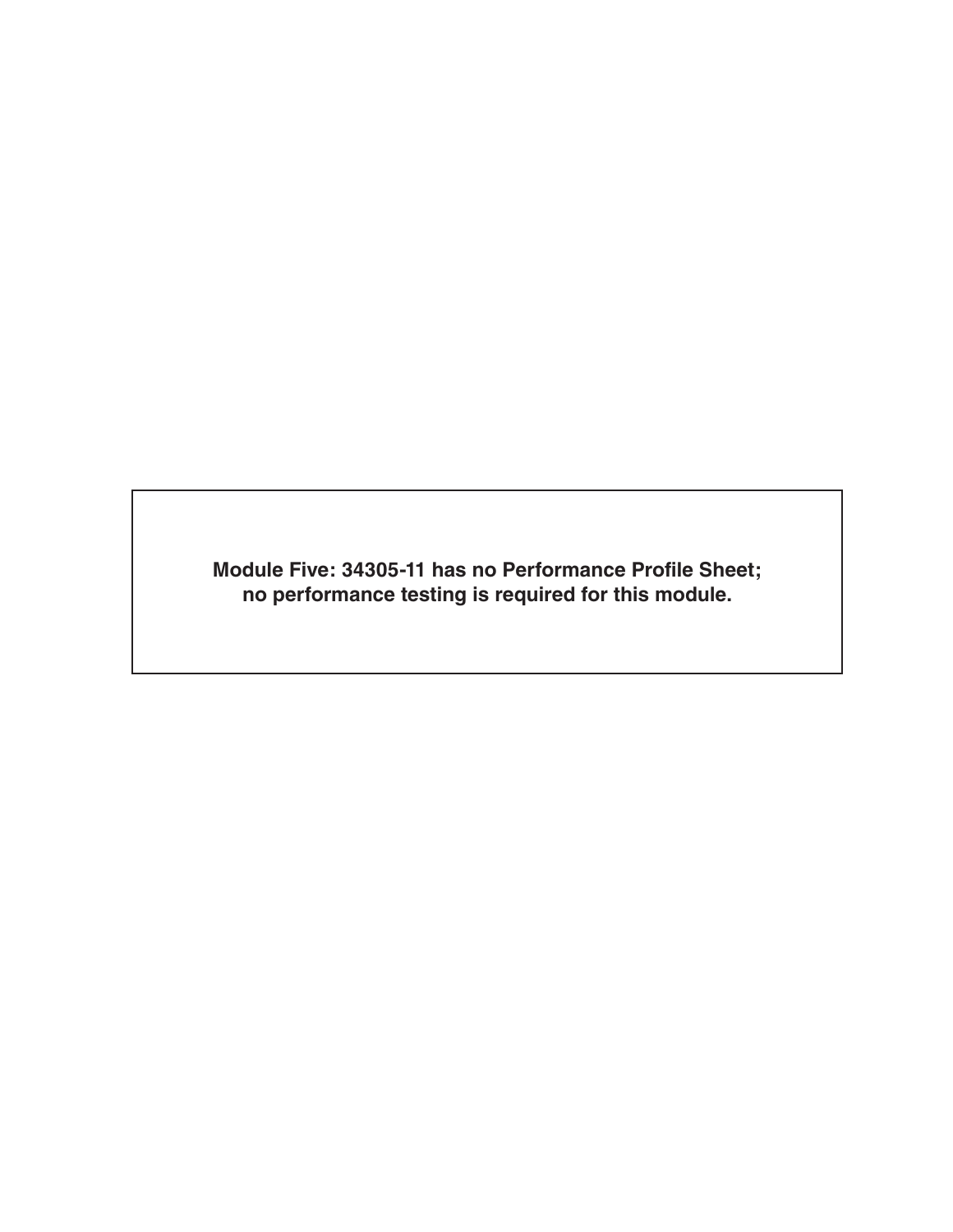### **PERFORMANCE PROFILE SHEET (PAGE 1 OF 2) NCCER TRAINING**

**Craft: Boilermaking** 

**Module Six: 34303-11**

**Module Title: Advanced Tube Work**

TRAINEE NAME: \_\_\_\_\_\_\_\_\_\_\_\_\_\_\_\_\_\_\_\_\_\_\_\_\_\_\_\_\_\_\_\_\_\_\_\_\_\_\_\_\_\_\_\_\_\_\_\_\_\_\_\_\_\_\_\_\_\_\_\_\_

TRAINEE SOCIAL SECURITY NUMBER: \_\_\_\_\_\_\_\_\_\_\_\_\_\_\_\_\_\_\_\_\_\_\_\_\_\_\_\_\_\_\_\_\_\_\_\_\_\_\_\_\_

CLASS: \_\_\_\_\_\_\_\_\_\_\_\_\_\_\_\_\_\_\_\_\_\_\_\_\_\_\_\_\_\_\_\_\_\_\_\_\_\_\_\_\_\_\_\_\_\_\_\_\_\_\_\_\_\_\_\_\_\_\_\_\_\_\_\_\_\_\_\_

**:**

TRAINING PROGRAM SPONSOR: \_\_\_\_\_\_\_\_\_\_\_\_\_\_\_\_\_\_\_\_\_\_\_\_\_\_\_\_\_\_\_\_\_\_\_\_\_\_\_\_\_\_\_\_\_\_\_

**Rating Levels:** (1) Passed: performed task (2) Failed: did not perform task **Recognition:** Also, list the date the testing for each task was completed. When testing for the NCCER Standardized Craft Training Program, be sure to record Performance testing results on Training Report Form 200, and submit the results to the Training Program Sponsor.

INSTRUCTOR: \_\_\_\_\_\_\_\_\_\_\_\_\_\_\_\_\_\_\_\_\_\_\_\_\_\_\_\_\_\_\_\_\_\_\_\_\_\_\_\_\_\_\_\_\_\_\_\_\_\_\_\_\_\_\_\_\_\_\_\_\_\_\_

\_\_\_\_\_\_\_\_\_\_\_\_\_\_\_\_\_\_\_\_\_\_\_\_\_\_\_\_\_\_\_\_\_\_\_\_\_\_\_\_\_\_\_\_\_\_\_\_\_\_\_\_\_\_\_\_\_\_\_\_\_\_\_\_\_\_\_\_\_\_\_\_\_\_\_\_

**Objective TASK RATING** 3 | 1. Measure, roll, and install a rolled tube in a tube sheet. • Measure the ID of the tube sheet hole. • Measure the OD of the tube.

continued

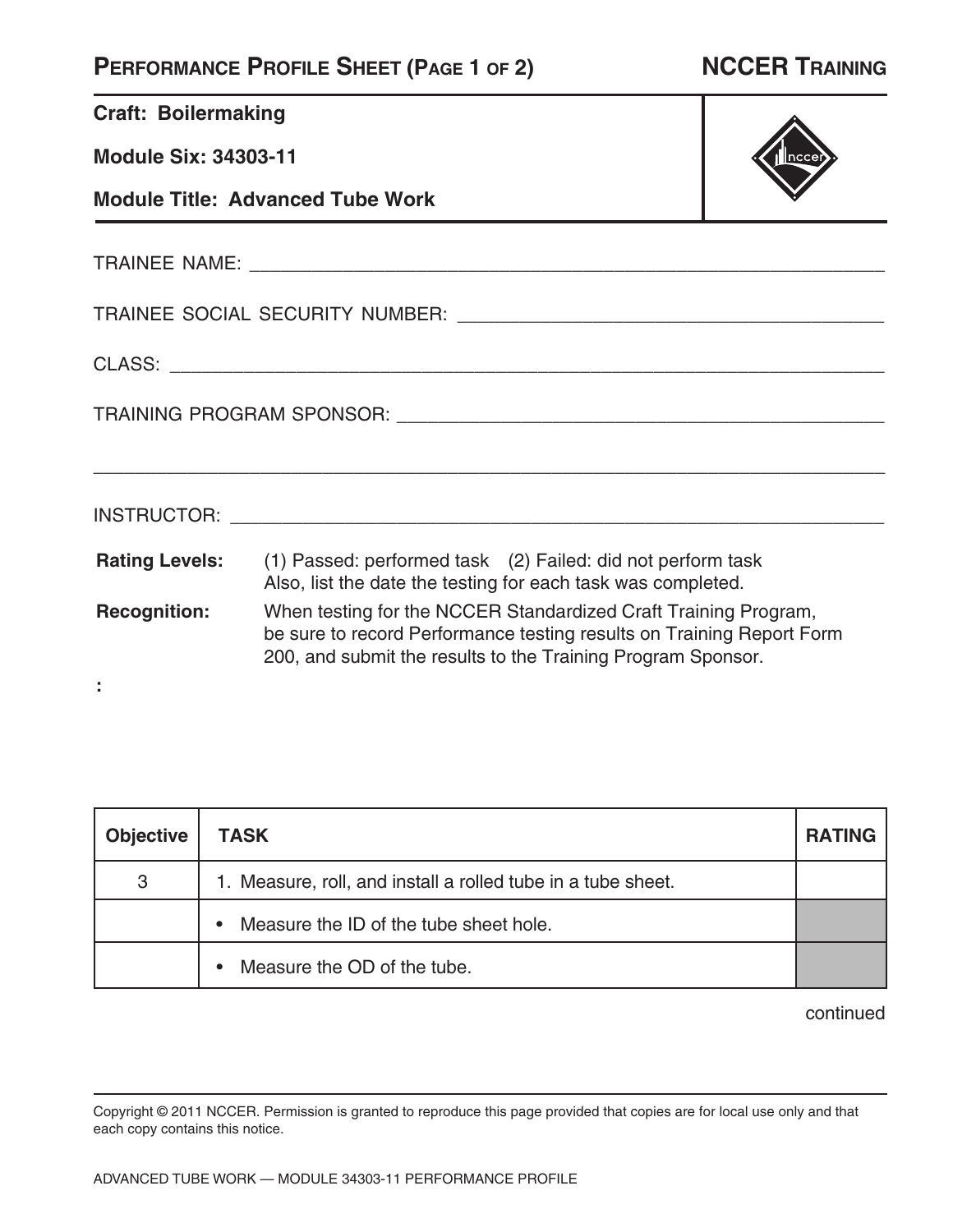### **Craft: Boilermaking**

**Module Six: 34303-11**

**Module Title: Advanced Tube Work**

| <b>Objective</b> | <b>TASK</b>                                                                  | <b>RATING</b> |
|------------------|------------------------------------------------------------------------------|---------------|
|                  | Calculate the required ID of the tube with the proper wall<br>reduction.     |               |
|                  | Install the tube with the proper extension.<br>$\bullet$                     |               |
|                  | Swage or stake the tube.                                                     |               |
|                  | Soft-roll the tube.<br>$\bullet$                                             |               |
|                  | Hard-roll the tube.                                                          |               |
|                  | Measure the ID of the tube.                                                  |               |
| $\overline{2}$   | 2. Remove a tube from the tube sheet and wash out the tube using<br>oxyfuel. |               |
| $\overline{2}$   | 3. Properly clean a tube sheet.                                              |               |



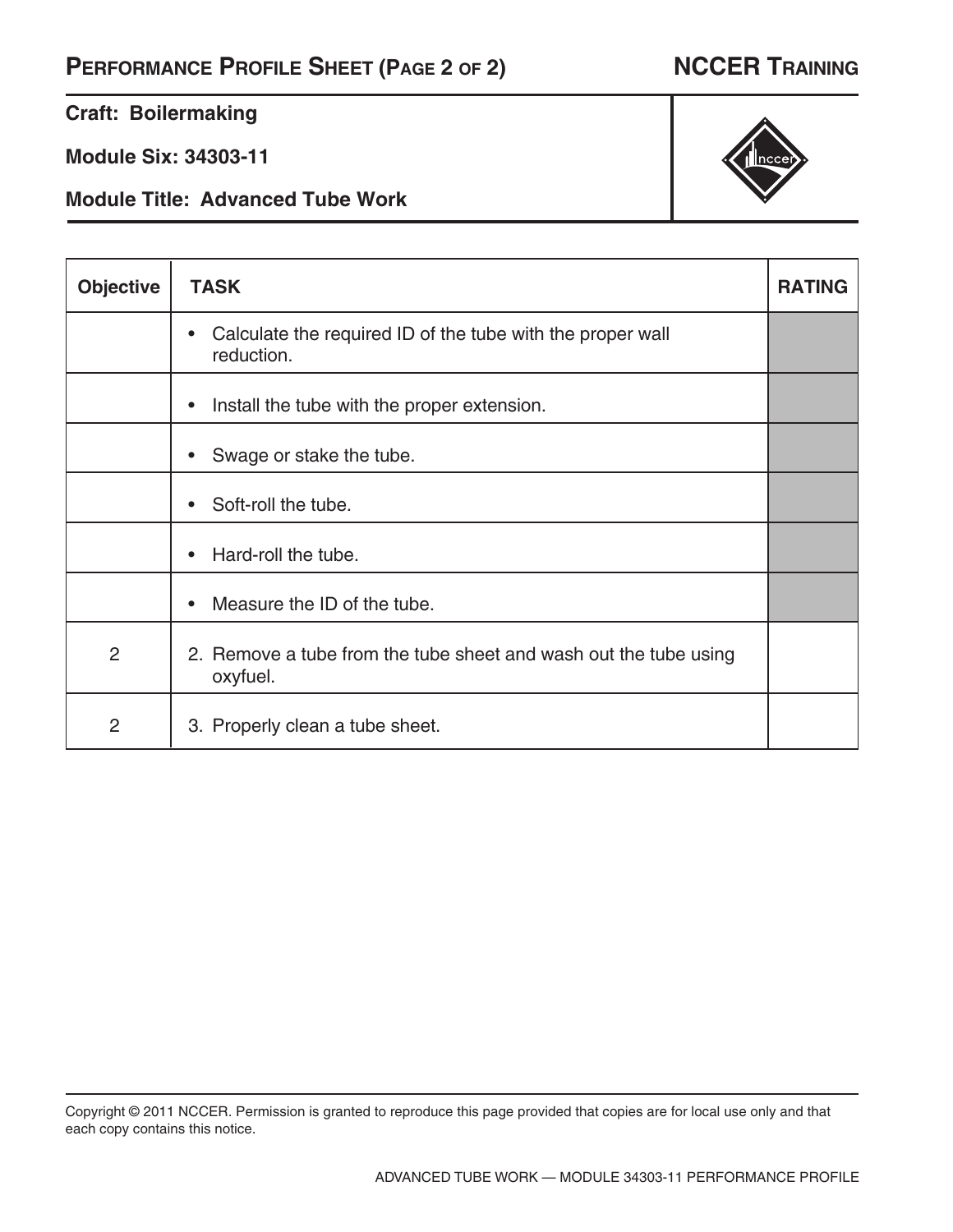| <b>PERFORMANCE PROFILE SHEET</b> |  |  |
|----------------------------------|--|--|
|----------------------------------|--|--|

| <b>Craft: Boilermaking</b>    |                                                                                                                                                                                                                                    |  |
|-------------------------------|------------------------------------------------------------------------------------------------------------------------------------------------------------------------------------------------------------------------------------|--|
| <b>Module Seven: 34308-11</b> |                                                                                                                                                                                                                                    |  |
|                               | <b>Module Title: Testing Piping Systems and Equipment</b>                                                                                                                                                                          |  |
|                               |                                                                                                                                                                                                                                    |  |
|                               |                                                                                                                                                                                                                                    |  |
|                               |                                                                                                                                                                                                                                    |  |
|                               |                                                                                                                                                                                                                                    |  |
|                               | <b>INSTRUCTOR:</b> The contract of the contract of the contract of the contract of the contract of the contract of the contract of the contract of the contract of the contract of the contract of the contract of the contract of |  |
|                               | <b>Rating Levels:</b> (1) Passed: performed task (2) Failed: did not perform task<br>Also, list the date the testing for each task was completed.                                                                                  |  |
| <b>Recognition:</b>           | When testing for the NCCER Standardized Craft Training Program,<br>be sure to record Performance testing results on Training Report Form<br>200, and submit the results to the Training Program Sponsor.                           |  |

| <b>Objective</b> | <b>TASK</b>                        | <b>RATING</b> |
|------------------|------------------------------------|---------------|
|                  | 1. Perform pretest requirements.   |               |
| $\overline{2}$   | 2. Perform service and flow tests. |               |
| 3                | 3. Perform head pressure tests.    |               |
| $\overline{4}$   | 4. Perform hydrostatic tests.      |               |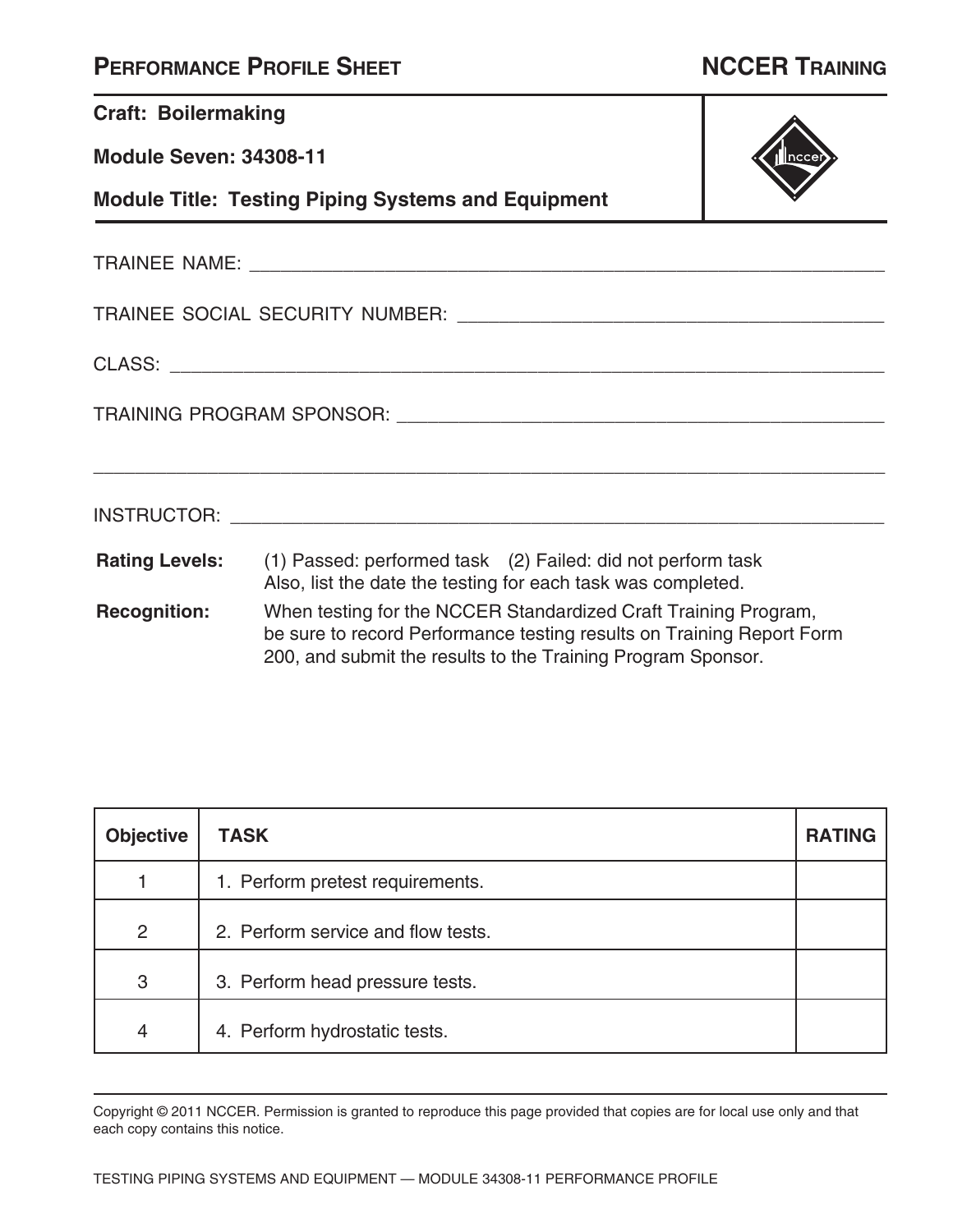## **PERFORMANCE PROFILE SHEET (PAGE 1 OF 2) NCCER TRAINING**

**Module Eight: 15206-07**

**Module Title: Rigging**

TRAINEE NAME: \_\_\_\_\_\_\_\_\_\_\_\_\_\_\_\_\_\_\_\_\_\_\_\_\_\_\_\_\_\_\_\_\_\_\_\_\_\_\_\_\_\_\_\_\_\_\_\_\_\_\_\_\_\_\_\_\_\_\_\_\_

TRAINEE SOCIAL SECURITY NUMBER: \_\_\_\_\_\_\_\_\_\_\_\_\_\_\_\_\_\_\_\_\_\_\_\_\_\_\_\_\_\_\_\_\_\_\_\_\_\_\_\_\_

CLASS: \_\_\_\_\_\_\_\_\_\_\_\_\_\_\_\_\_\_\_\_\_\_\_\_\_\_\_\_\_\_\_\_\_\_\_\_\_\_\_\_\_\_\_\_\_\_\_\_\_\_\_\_\_\_\_\_\_\_\_\_\_\_\_\_\_\_\_\_

TRAINING PROGRAM SPONSOR: \_\_\_\_\_\_\_\_\_\_\_\_\_\_\_\_\_\_\_\_\_\_\_\_\_\_\_\_\_\_\_\_\_\_\_\_\_\_\_\_\_\_\_\_\_\_\_

**Rating Levels:** (1) Passed: performed task (2) Failed: did not perform task Also, list the date the testing for each task was completed.

INSTRUCTOR: \_\_\_\_\_\_\_\_\_\_\_\_\_\_\_\_\_\_\_\_\_\_\_\_\_\_\_\_\_\_\_\_\_\_\_\_\_\_\_\_\_\_\_\_\_\_\_\_\_\_\_\_\_\_\_\_\_\_\_\_\_\_\_

**Recognition:** When testing for the NCCER Standardized Craft Training Program, be sure to record Performance testing results on Training Report Form 200, and submit the results to the Training Program Sponsor.

\_\_\_\_\_\_\_\_\_\_\_\_\_\_\_\_\_\_\_\_\_\_\_\_\_\_\_\_\_\_\_\_\_\_\_\_\_\_\_\_\_\_\_\_\_\_\_\_\_\_\_\_\_\_\_\_\_\_\_\_\_\_\_\_\_\_\_\_\_\_\_\_\_\_\_\_

| <b>Objective</b> | <b>TASK</b>                                             | <b>RATING</b> |
|------------------|---------------------------------------------------------|---------------|
|                  | 1. Identify and explain rigging hardware and equipment. |               |
| 2                | 2. Inspect rigging equipment.                           |               |

continued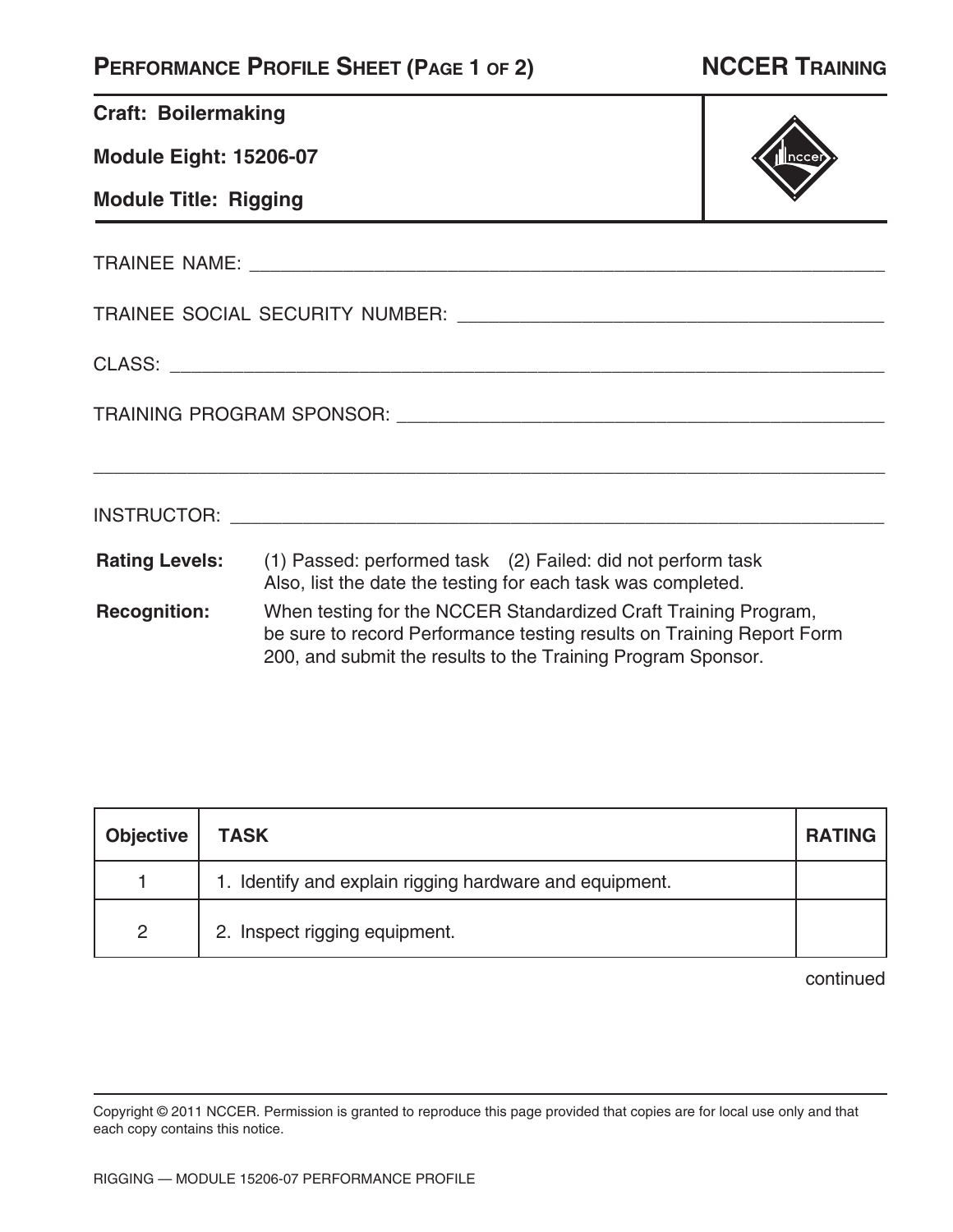# **PERFORMANCE PROFILE SHEET (PAGE 2 OF 2) NCCER TRAINING**

### **Craft: Boilermaking**

**Module Eight: 15206-07**

**Module Title: Rigging**

| <b>Objective</b> | <b>TASK</b>                                                   | <b>RATING</b> |
|------------------|---------------------------------------------------------------|---------------|
| 3                | 3. Select, use, and maintain the following rigging equipment: |               |
|                  | Chain hoists<br>$\bullet$                                     |               |
|                  | Come-alongs<br>$\bullet$                                      |               |
|                  | <b>Jacks</b><br>$\bullet$                                     |               |
|                  | <b>Tuggers</b><br>$\bullet$                                   |               |
| $\overline{7}$   | 4. Explain load balancing.                                    |               |
| 6                | 5. Read and interpret lifting capacity charts.                |               |
| $\overline{4}$   | 6. Tie knots used in rigging.                                 |               |
| 5                | 7. Show the following hand signals:                           |               |
|                  | <b>Stop</b><br>$\bullet$                                      |               |
|                  | <b>Emergency stop</b><br>$\bullet$                            |               |
|                  | Hoist<br>$\bullet$                                            |               |
|                  | Lower<br>$\bullet$                                            |               |
|                  | Move slowly                                                   |               |